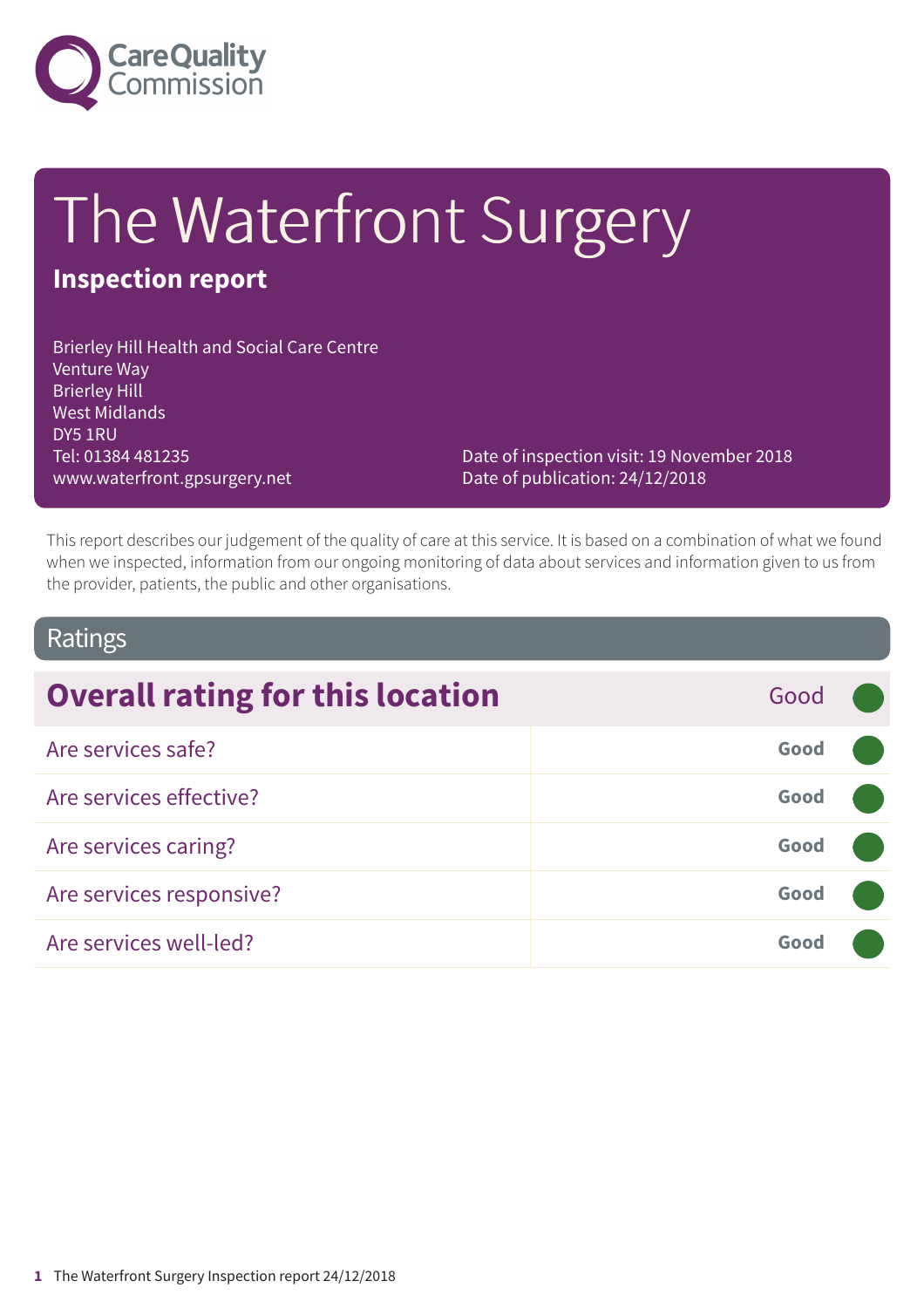# Overall summary

**This practice is rated as Good overall** (Previous rating November 2017 – Requires Improvement). A breach of legal requirement was found and a requirement notice was served in relation to good governance. The full comprehensive report on the November 2017 inspection can be found by selecting the 'all reports' link for The Waterfront Surgery on our website at .

The key questions at this inspection are rated as:

Are services safe? – Good

Are services effective? – Good

Are services caring? – Good

Are services responsive? – Good

Are services well-led? - Good

We carried out an announced comprehensive inspection at The Waterfront Surgery on 19 November 2018. This was to follow up on breaches of regulations and confirm the practice had met the legal requirement in relation to the breach in regulation that we had previously identified.

At this inspection we found:

- The practice had made improvements since the previous CQC inspection and the breach in regulation had been addressed. However, we identified further improvement was required in some areas.
- The practice had clear systems to manage risk so that safety incidents were less likely to happen. When incidents did happen, the practice learned from them and improved their processes.
- The practice routinely reviewed the effectiveness and appropriateness of the care it provided. It ensured that care and treatment was delivered according to evidence- based guidelines.
- Staff involved and treated patients with compassion, kindness, dignity and respect.
- Patients found the appointment system easy to use and reported that they were able to access care when they needed it.
- The practice actively worked with the patient participation group (PPG) to meet the needs of their patients.
- The management team had adopted a cohesive approach and had implemented a business plan to address future challenges.
- There was a strong focus on continuous learning and improvement at all levels of the organisation.

The areas where the provider **should** make improvements are:

- Review arrangements to manage uncollected prescriptions.
- Further improve the management of patients on high risk medicines to follow best practice guidelines.
- Implement an action plan to improve the uptake rates for cancer screening.
- Formalise the clinical supervision provided to the nursing team.
- Refresh staff training for the information governance arrangements regarding use of smartcards.
- Continue to explore ways to improve patient satisfaction scores.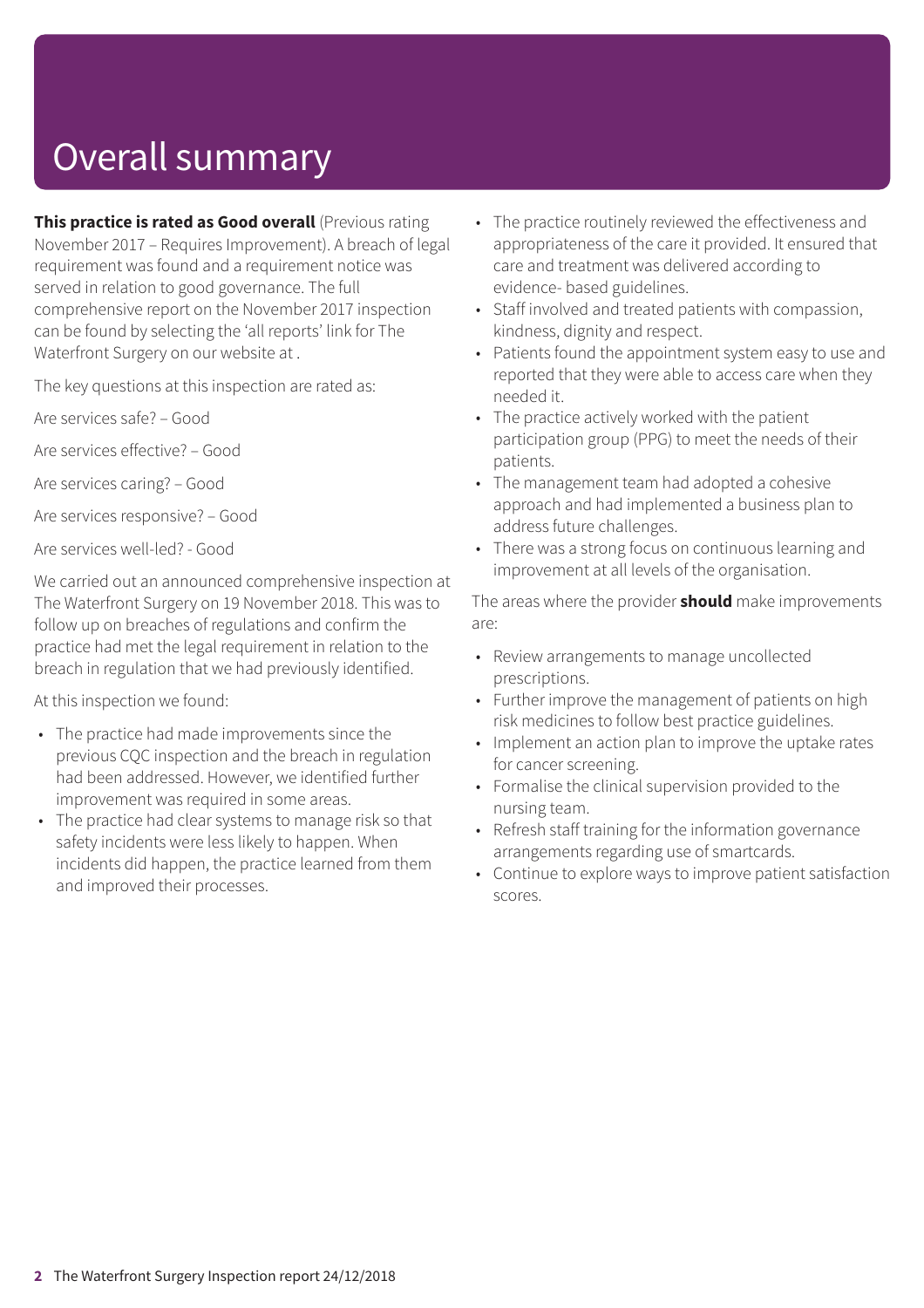### Population group ratings

| <b>Older people</b>                                                        | Good |  |
|----------------------------------------------------------------------------|------|--|
| <b>People with long-term conditions</b>                                    | Good |  |
| <b>Families, children and young people</b>                                 | Good |  |
| Working age people (including those recently retired and<br>students)      | Good |  |
| People whose circumstances may make them vulnerable                        | Good |  |
| People experiencing poor mental health (including people<br>with dementia) | Good |  |

### Our inspection team

Our inspection team was led by a Care Quality Commission (CQC) lead inspector**.** The team included a GP specialist adviser, and a shadow GP specialist advisor (a shadow GP specialist advisor is a qualified GP that has recently joined the CQC inspection team).

### Background to The Waterfront Surgery

Waterfront Surgery is registered with the Care Quality Commission (CQC) as a partnership provider and holds a General Medical Services (GMS) contract with NHS England. A GMS contract is a contract between NHS England and general practices for delivering general medical services and is the commonest form of GP contract. The practice is part of the NHS Dudley Clinical Commissioning Group (CCG). In addition to the core contract, the practice provides a number of enhanced services to include childhood vaccination and immunisation schemes and minor surgery.

The practice is located in a purpose-built health and social care centre and shares the building with other NHS Services at Brierley Hill Health and Social Care Centre. The practice has a population of approximately 8,208 patients and is within the third most deprived decile when compared with both local and national statistics.

The practice has slightly more patients aged between 20 and 34 than the England average. This could increase the demand for more flexible appointment times. The practice had a higher percentage of patients with a long-term conditions (LTC) than the local and England average. The percentage of unemployed patients that used the practice was double that of CCG and England averages. These factors could increase demand for health services and impact on the practice.

The practice has opted out of out of hours care provision. Out of hours care is provided by Malling Health (provided within Russell's Hall hospital). Patients can access this service by dialling NHS 111 or by attending the walk-in service at Russell's Hall Hospital.

Information about opening times and the practice team can be found at: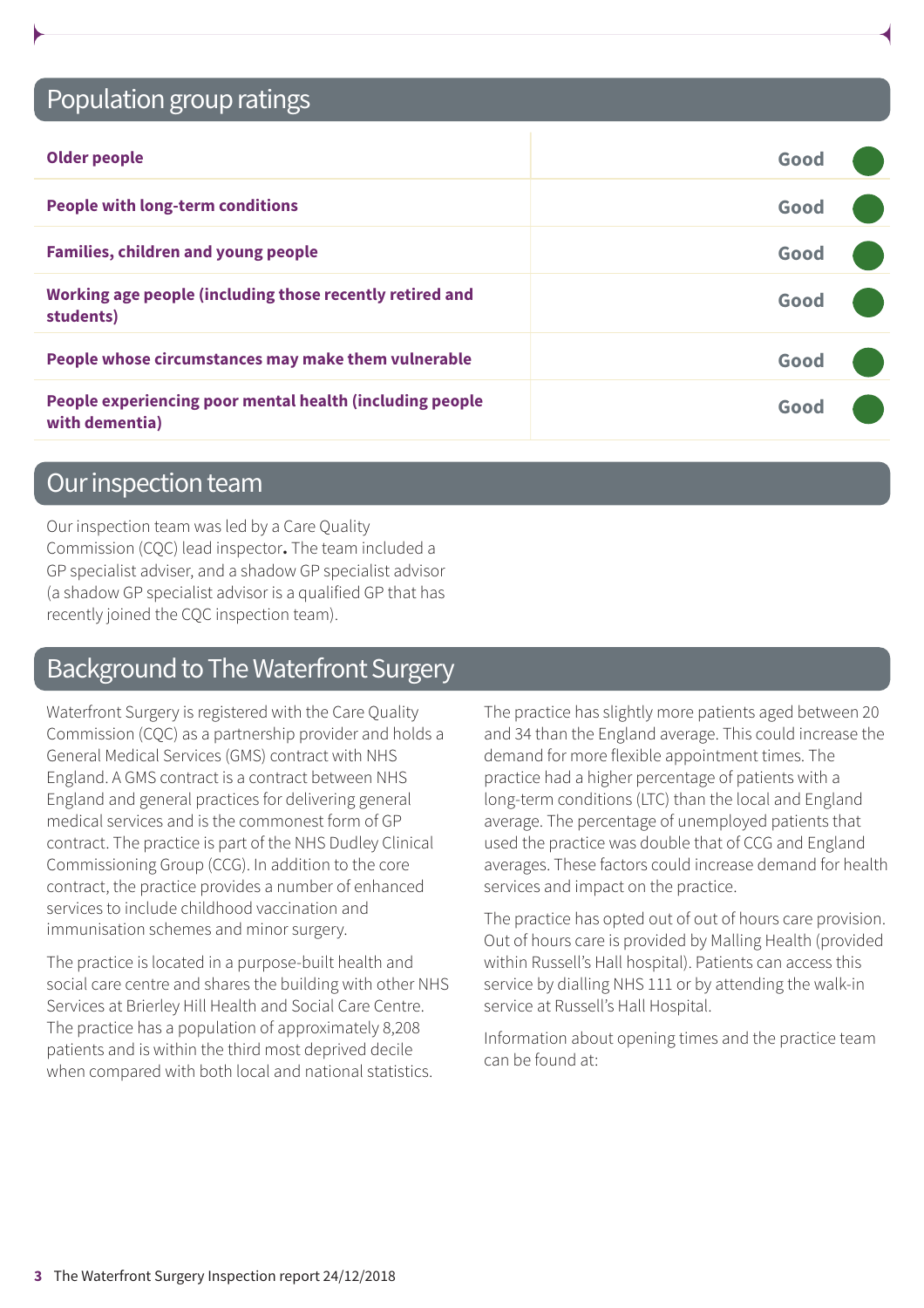# Are services safe?

#### **We rated the practice as good for providing safe services.**

#### **Safety systems and processes**

The practice had clear systems to keep people safe and safeguarded from abuse.

- The practice had appropriate systems to safeguard children and vulnerable adults from abuse. All staff received up-to-date safeguarding and safety training appropriate to their role. They knew how to identify and report concerns. Learning from safeguarding incidents were available to staff. Staff who acted as chaperones were trained for their role and had received a Disclosure and Barring Service (DBS) check. (DBS checks identify whether a person has a criminal record or is on an official list of people barred from working in roles where they may have contact with children or adults who may be vulnerable.) A dedicated safeguarding meeting was held every six weeks. During the inspection, the practice updated its adults safeguarding policy to include updated definitions of abuse.
- Staff took steps, including working with other agencies, to protect patients from abuse, neglect, discrimination and breaches of their dignity and respect.
- The practice carried out appropriate staff checks at the time of recruitment and on an ongoing basis.
- There was an effective system to manage infection prevention and control. The cleaning contract was managed externally and the practice maintained oversight and completed their own annual audits and action plans for infection prevention and control.
- The practice had arrangements to ensure that facilities and equipment were safe and in good working order.
- Arrangements for managing waste and clinical specimens kept people safe.

#### **Risks to patients**

There were adequate systems to assess, monitor and manage risks to patient safety.

• Arrangements were in place for planning and monitoring the number and mix of staff needed to meet patients' needs, including planning for holidays, sickness, busy periods and epidemics. There was a buddy system in place, where staff covered absences by working additional hours and locum GPs were occasionally used.

- There was an effective induction system for temporary staff tailored to their role.
- The practice was equipped to deal with medical emergencies and staff were suitably trained in emergency procedures.
- Staff understood their responsibilities to manage emergencies on the premises and to recognise those in need of urgent medical attention. Clinicians knew how to identify and manage patients with severe infections including sepsis. All staff had completed sepsis training and clinicians were supported by a sepsis identification tool that had been built into the clinical system.
- When there were changes to services or staff the practice assessed and monitored the impact on safety.

#### **Information to deliver safe care and treatment**

Staff had the information they needed to deliver safe care and treatment to patients.

- The care records we saw showed that information needed to deliver safe care and treatment was available to staff.
- The practice had systems for sharing information with staff and other agencies to enable them to deliver safe care and treatment.
- Clinicians made timely referrals in line with protocols.

#### **Appropriate and safe use of medicines**

The practice had reliable systems for appropriate and safe handling of medicines.

- The systems for managing and storing medicines, including vaccines, medical gases, emergency medicines and equipment, minimised risks.
- Staff prescribed and administered or supplied medicines to patients and gave advice on medicines in line with current national guidance. The practice had reviewed its antibiotic prescribing and taken action to support good antimicrobial stewardship in line with local and national guidance. Data showed that antibiotic prescribing rates were lower than local and national averages
- There were effective protocols for verifying the identity of patients during remote or online consultations.
- Patients' health was monitored in relation to the use of medicines and followed up on appropriately. Patients were involved in regular reviews of their medicines.
- The practice policy for handling uncollected prescriptions was not always followed.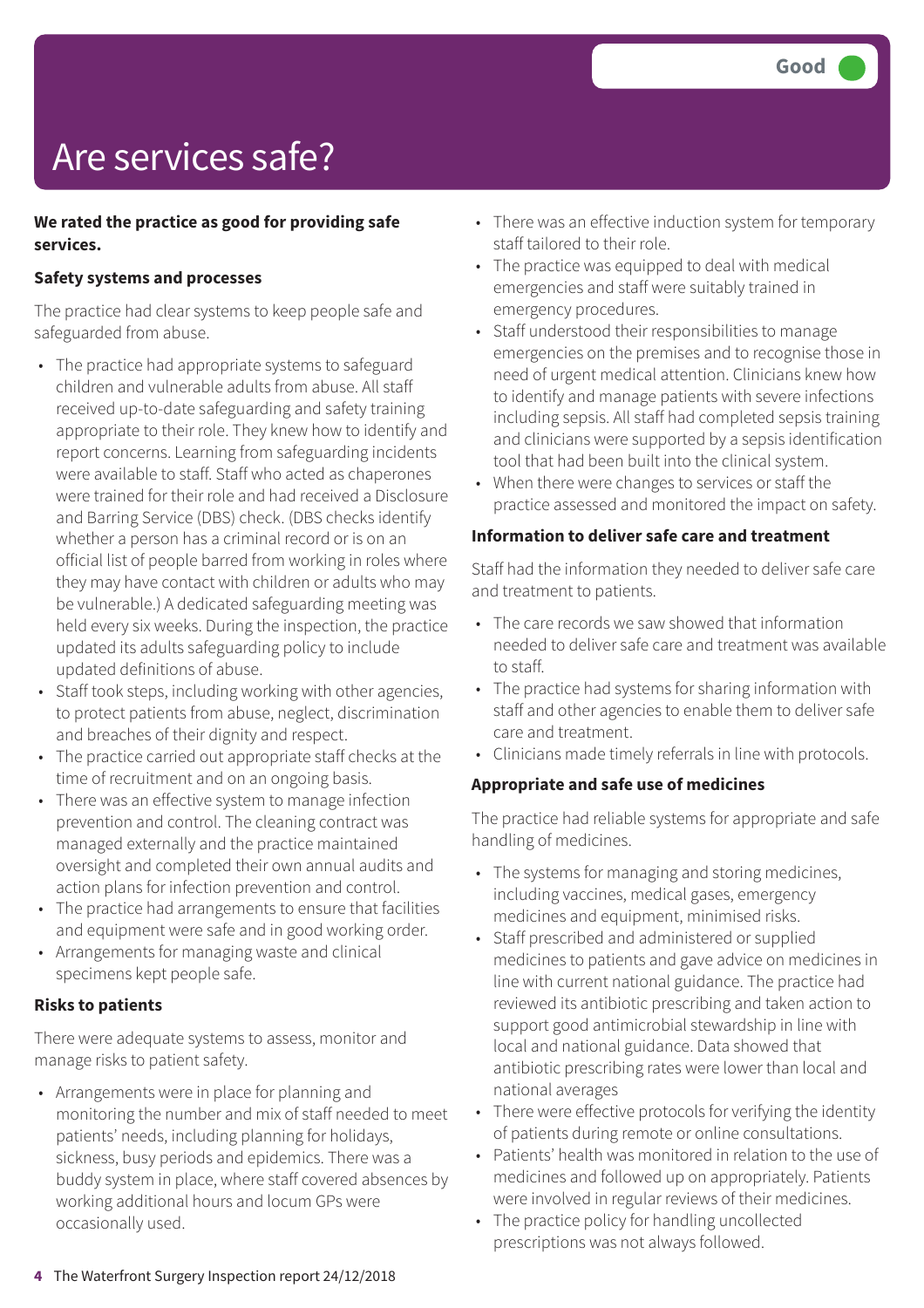### Are services safe?

• At the November 2017 inspection we found that arrangements for managing patients on high risk medicines were not safe. At this inspection we found that these arrangements had improved but were not always in line with best practice guidance. For example, a patient on a high risk medicine used to treat rheumatoid arthritis had been given a prescription for two months, the guidance states this should be no more than four weeks.

#### **Track record on safety**

The practice had a good track record on safety.

- There were comprehensive risk assessments in relation to safety issues.
- The practice monitored and reviewed safety using information from a range of sources.

#### **Lessons learned and improvements made**

The practice learned and made improvements when things went wrong.

- Staff understood their duty to raise concerns and report incidents and near misses. Leaders and managers supported them when they did so.
- There were adequate systems for reviewing and investigating when things went wrong. The practice learned and shared lessons, identified themes and took action to improve safety in the practice.
- The practice acted on and learned from external safety events as well as patient and medicine safety alerts.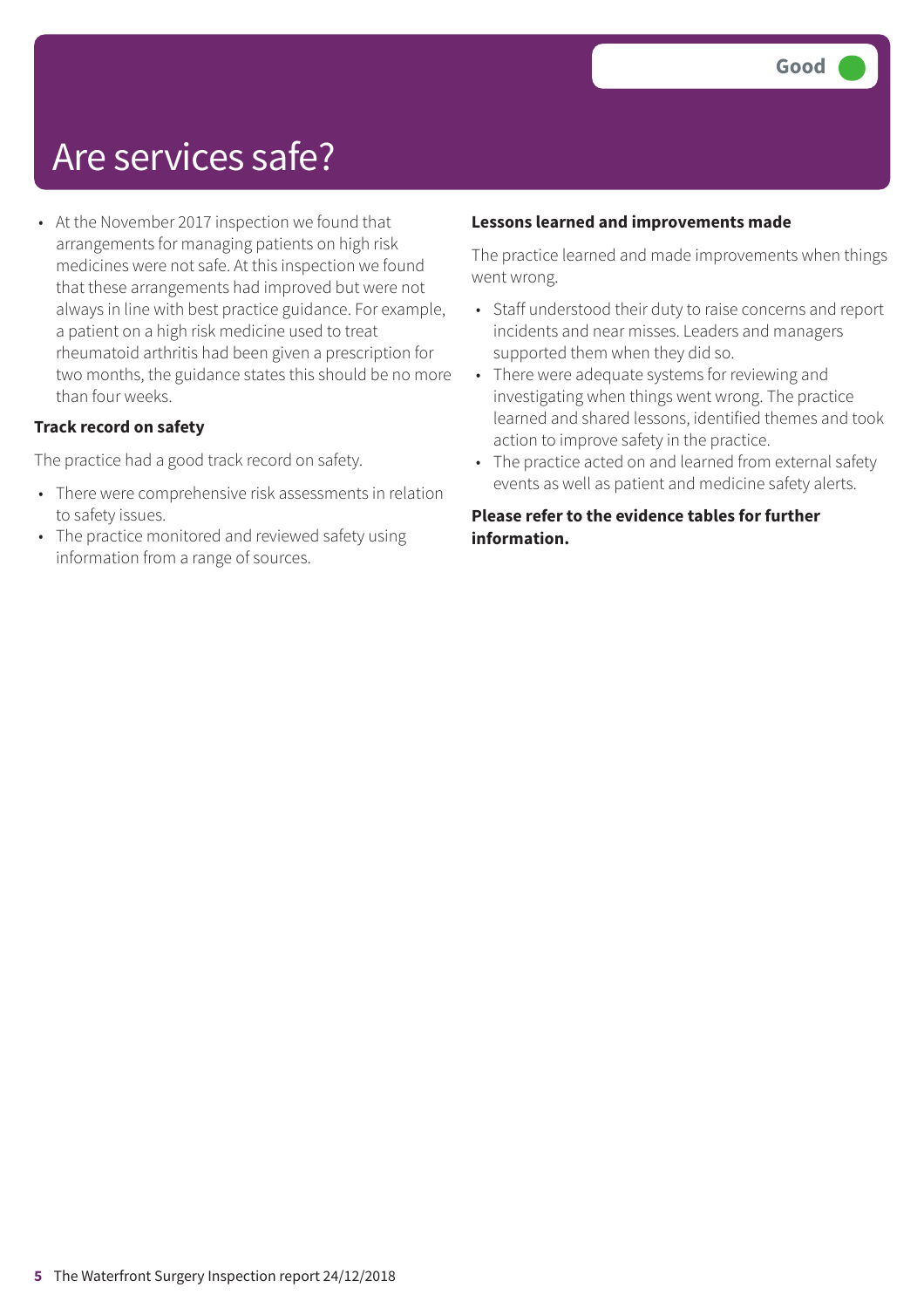# Are services effective?

#### **We rated the practice and all of the population groups as good for providing effective services .**

#### **Effective needs assessment, care and treatment**

The practice had systems to keep clinicians up to date with current evidence-based practice. We saw that clinicians assessed needs and delivered care and treatment in line with current legislation, standards and guidance supported by clear clinical pathways and protocols.

- Patients' immediate and ongoing needs were fully assessed. This included their clinical needs and their mental and physical wellbeing.
- We saw no evidence of discrimination when making care and treatment decisions.
- Staff advised patients what to do if their condition got worse and where to seek further help and support.

Older people:

- Older patients who are frail or may be vulnerable received a full assessment of their physical, mental and social needs. The practice used an appropriate tool to identify patients aged 65 and over who were living with moderate or severe frailty. Those identified as being frail had a clinical review including a review of medication.
- The practice followed up on older patients discharged from hospital. It ensured that their care plans and prescriptions were updated to reflect any extra or changed needs.
- Staff had appropriate knowledge of treating older people including their psychological, mental and communication needs.
- The practice had a pharmacist appointed to review and manage the medicines for elderly patients.

People with long-term conditions:

- Patients with long-term conditions had a structured annual review to check their health and medicines needs were being met. For patients with the most complex needs, the GP worked with other health and care professionals to deliver a coordinated package of care.
- Staff who were responsible for reviews of patients with long term conditions had received specific training.
- GPs followed up patients who had received treatment in hospital or through out of hours services for an acute exacerbation of asthma.
- Adults with newly diagnosed cardiovascular disease were offered statins for secondary prevention. People with suspected hypertension were offered ambulatory blood pressure monitoring and patients with atrial fibrillation were assessed for stroke risk and treated as appropriate.
- The practice was able to demonstrate how it identified patients with commonly undiagnosed conditions, for example diabetes, chronic obstructive pulmonary disease (COPD), atrial fibrillation and hypertension)
- The practice's performance on quality indicators for long term conditions was in line with local and national averages. A total of 67% of patients with a long-term condition had received a face to face review between April 2018 and October 2018*.*

Families, children and young people:

- Childhood immunisation uptake rates were in line with the target percentage of 90% or above.
- The practice had arrangements for following up failed attendance of children's appointments following an appointment in secondary care or for immunisation.

Working age people (including those recently retired and students):

- The practice's uptake for cervical screening was 61%, which was below the 80% coverage target for the national screening programme. The management team was aware of the performance and clinicians encouraged patients opportunistically. However, there was no clear action plan in place to improve the uptake.
- The practice's uptake for breast and bowel cancer screening was below the national average. The practice was aware of the low uptake for both breast and bowel screening but had no clear action plan to improve uptake.
- The practice had systems to inform eligible patients to have the meningitis vaccine, for example before attending university for the first time.
- Patients had access to appropriate health assessments and checks including NHS checks for patients aged 40-74. There was appropriate follow-up on the outcome of health assessments and checks where abnormalities or risk factors were identified.

People whose circumstances make them vulnerable: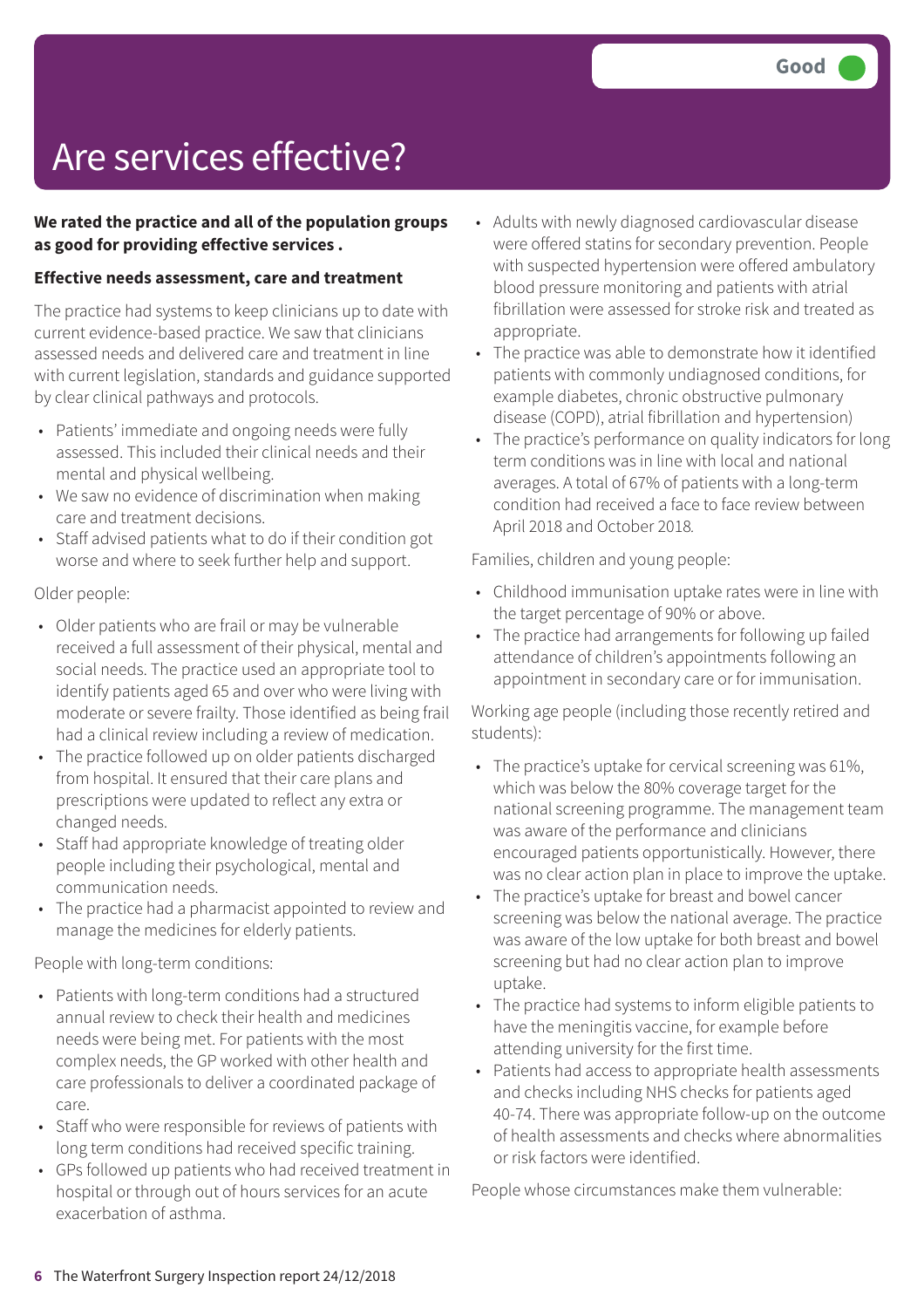### Are services effective?

- End of life care was delivered in a coordinated way which took into account the needs of those whose circumstances may make them vulnerable.
- The practice held a register of patients living in vulnerable circumstances including homeless people, travellers and those with a learning disability.
- The practice had a system for vaccinating patients with an underlying medical condition according to the recommended schedule.
- The practice had an effective system that highlighted vulnerable patients to staff.

People experiencing poor mental health (including people with dementia):

- The practice assessed and monitored the physical health of people with mental illness, severe mental illness, and personality disorder by providing access to health checks, interventions for physical activity, obesity, diabetes, heart disease, cancer and access to 'stop smoking' services. There was a system for following up patients who failed to attend for administration of long term medication.
- When patients were assessed to be at risk of suicide or self-harm the practice had arrangements in place to help them to remain safe.
- Patients at risk of dementia were identified and offered an assessment to detect possible signs of dementia. When dementia was suspected there was an appropriate referral for diagnosis.
- The practice offered annual health checks to patients with a learning disability.
- Staff had undertaken dementia friendly training.

#### **Monitoring care and treatment**

The practice had a comprehensive programme of quality improvement activity and routinely reviewed the effectiveness and appropriateness of the care provided. Where appropriate, clinicians took part in local and national improvement initiatives.

- The practice had identified a below average performance for the outcome of patients being treated for diabetes. This had been addressed using more regular reviews and the year to date performance since 2018 indicated improvement.
- The practice used information about care and treatment to make improvements.

• The practice was actively involved in quality improvement activity. Where appropriate, clinicians took part in local and national improvement initiatives*.*

#### **Effective staffing**

Staff had the skills, knowledge and experience to carry out their roles.

- Staff had appropriate knowledge for their role, for example, to carry out reviews for people with long term conditions, older people and people requiring contraceptive reviews.
- Staff whose role included immunisation and taking samples for the cervical screening programme had received specific training and could demonstrate how they stayed up to date.
- The practice understood the learning needs of staff and provided protected time and training to meet them. Up to date records of skills, qualifications and training were maintained. Staff were encouraged and given opportunities to develop. Nursing staff received regular supervision which included a prescribing review but this was not formalised.
- The practice provided staff with ongoing support. There was an induction programme for new staff. This included one to one meetings, appraisals, coaching and mentoring, clinical supervision and revalidation.
- There was a clear approach for supporting and managing staff when their performance was poor or variable.

#### **Coordinating care and treatment**

Staff worked together and with other health and social care professionals to deliver effective care and treatment.

- We saw records that showed that all appropriate staff, including those in different teams and organisations, were involved in assessing, planning and delivering care and treatment.
- The practice shared clear and accurate information with relevant professionals when discussing care delivery for people with long term conditions and when coordinating healthcare for care home residents. They shared information with, and liaised, with community services, social services and carers for housebound patients and with health visitors and community services for children who have relocated into the local area.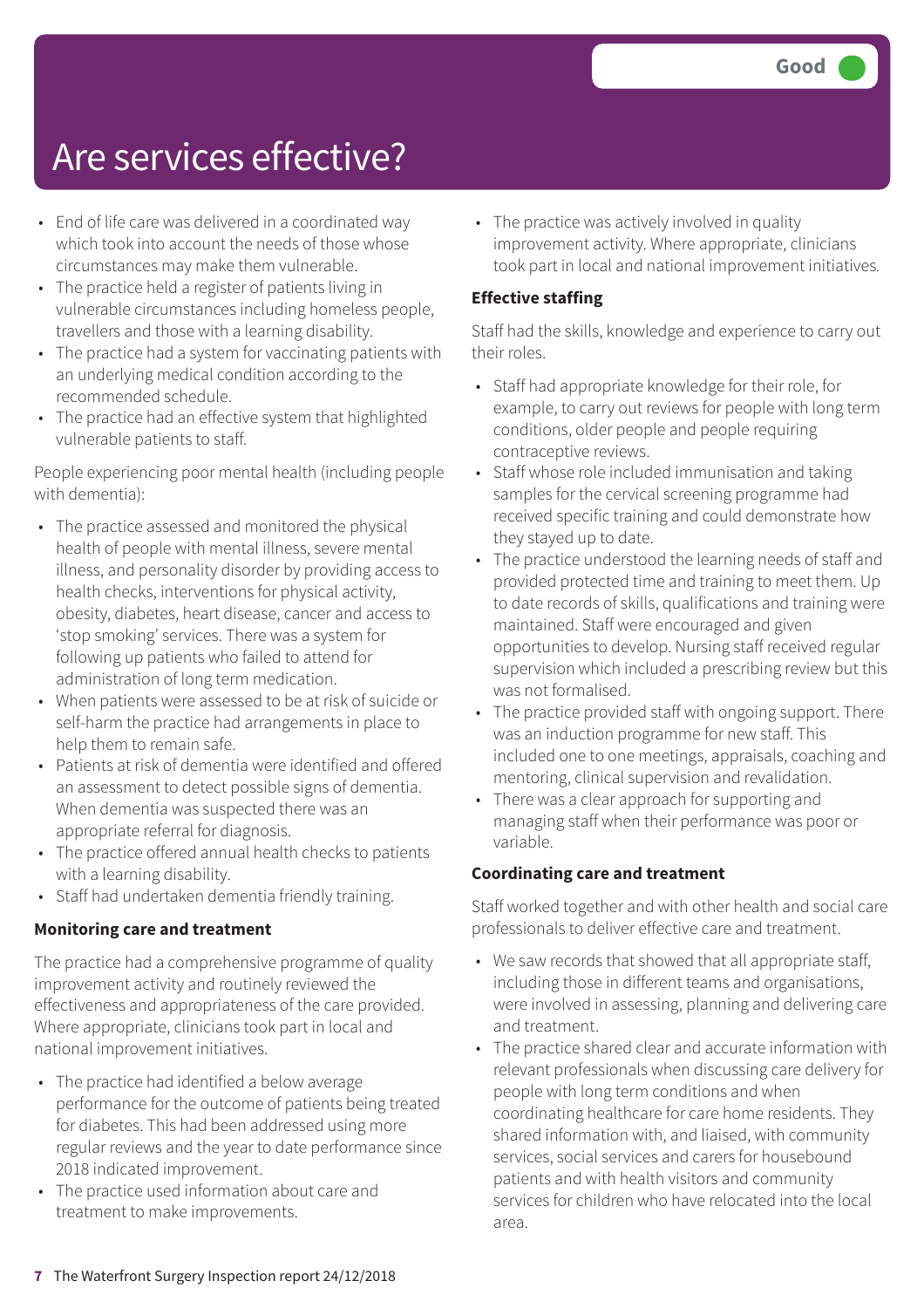### Are services effective?

- Patients received coordinated and person-centred care. This included when they moved between services, when they were referred, or after they were discharged from hospital. The practice worked with patients to develop personal care plans that were shared with relevant agencies.
- The practice ensured that end of life care was delivered in a coordinated way which took into account the needs of different patients, including those who may be vulnerable because of their circumstances.

#### **Helping patients to live healthier lives**

Staff were consistent and proactive in helping patients to live healthier lives.

- The practice identified patients who may be in need of extra support and directed them to relevant services. This included patients in the last 12 months of their lives, patients at risk of developing a long-term condition and carers.
- Staff encouraged and supported patients to be involved in monitoring and managing their own health, for example through social prescribing schemes.
- Staff discussed changes to care or treatment with patients and their carers as necessary.
- The practice supported national priorities and initiatives to improve the population's health, for example, stop smoking campaigns, tackling obesity and lifestyle management services.

#### **Consent to care and treatment**

The practice obtained consent to care and treatment in line with legislation and guidance.

- Clinicians understood the requirements of legislation and guidance when considering consent and decision making.
- Clinicians supported patients to make decisions. Where appropriate, they assessed and recorded a patient's mental capacity to make a decision.
- The practice monitored the process for seeking consent appropriately.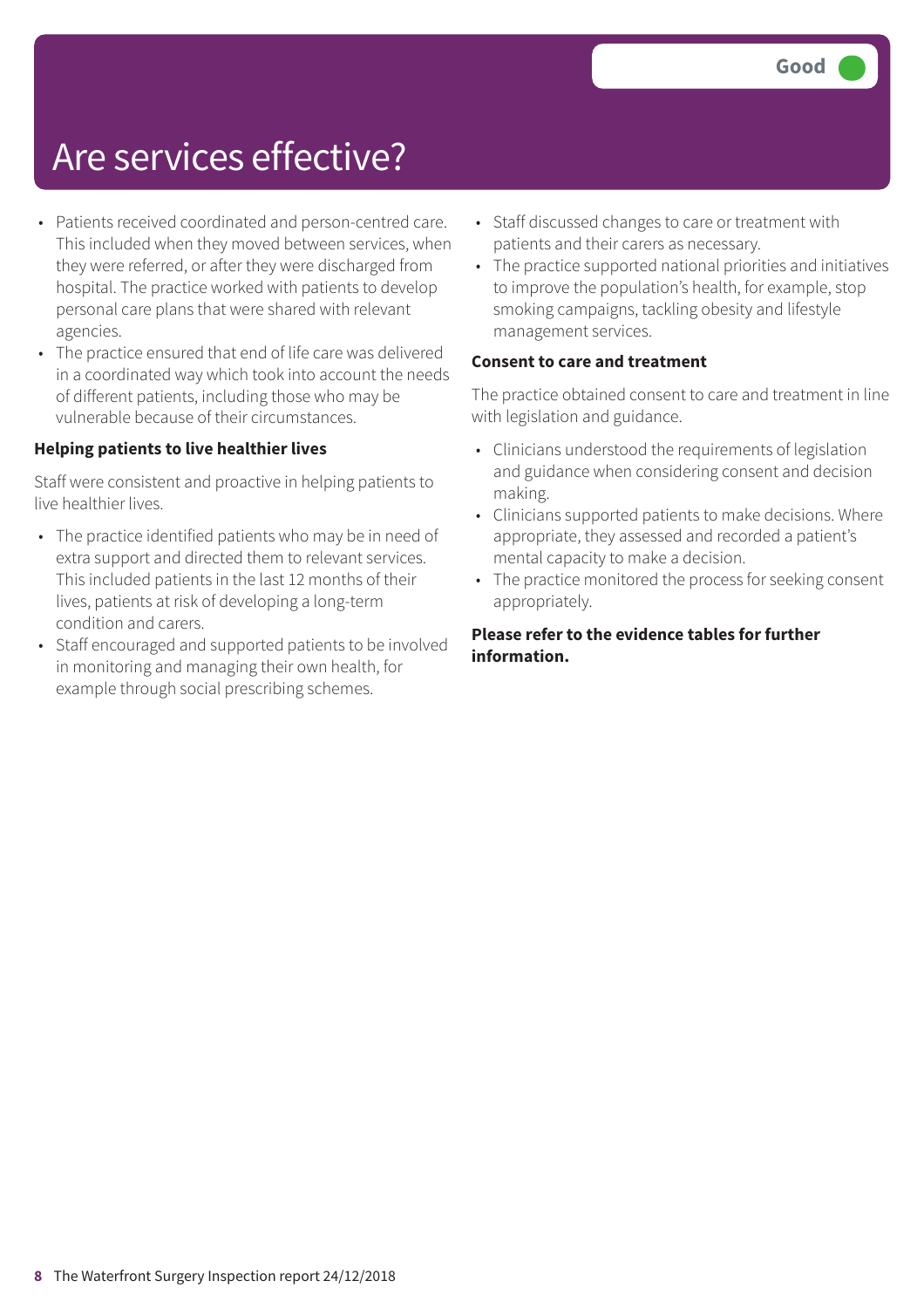# Are services caring?

#### **We rated the practice as good for caring.**

#### **Kindness, respect and compassion**

Staff treated patients with kindness, respect and compassion.

- Feedback from patients was positive about the way staff treat people.
- Staff understood patients' personal, cultural, social and religious needs.
- The practice gave patients timely support and information.
- The practices GP patient survey results were mostly in line with local and national averages for questions relating to kindness, respect and compassion. These scores had improved since the November 2017 inspection and the practice were working with the patient participation group to identify where further improvements could be made.

#### **Involvement in decisions about care and treatment**

Staff helped patients to be involved in decisions about care and treatment. They were aware of the Accessible Information Standard (a requirement to make sure that patients and their carers can access and understand the information that they are given.)

- Staff communicated with people in a way that they could understand, for example, communication aids and easy read materials were available.
- Staff helped patients and their carers find further information and access community and advocacy services. They helped them ask questions about their care and treatment.
- The practice proactively identified carers and supported them.
- The practices GP patient survey results were in line with local and national averages for questions relating to involvement in decisions about care and treatment.
- The practice had a 'carers' lead' who signposted carers to local support services and maintained a dedicated notice board for carers.

#### **Privacy and dignity**

The practice respected patients' privacy and dignity.

- When patients wanted to discuss sensitive issues or appeared distressed reception staff offered them a private room to discuss their needs.
- Staff recognised the importance of people's dignity and respect. They challenged behaviour that fell short of this.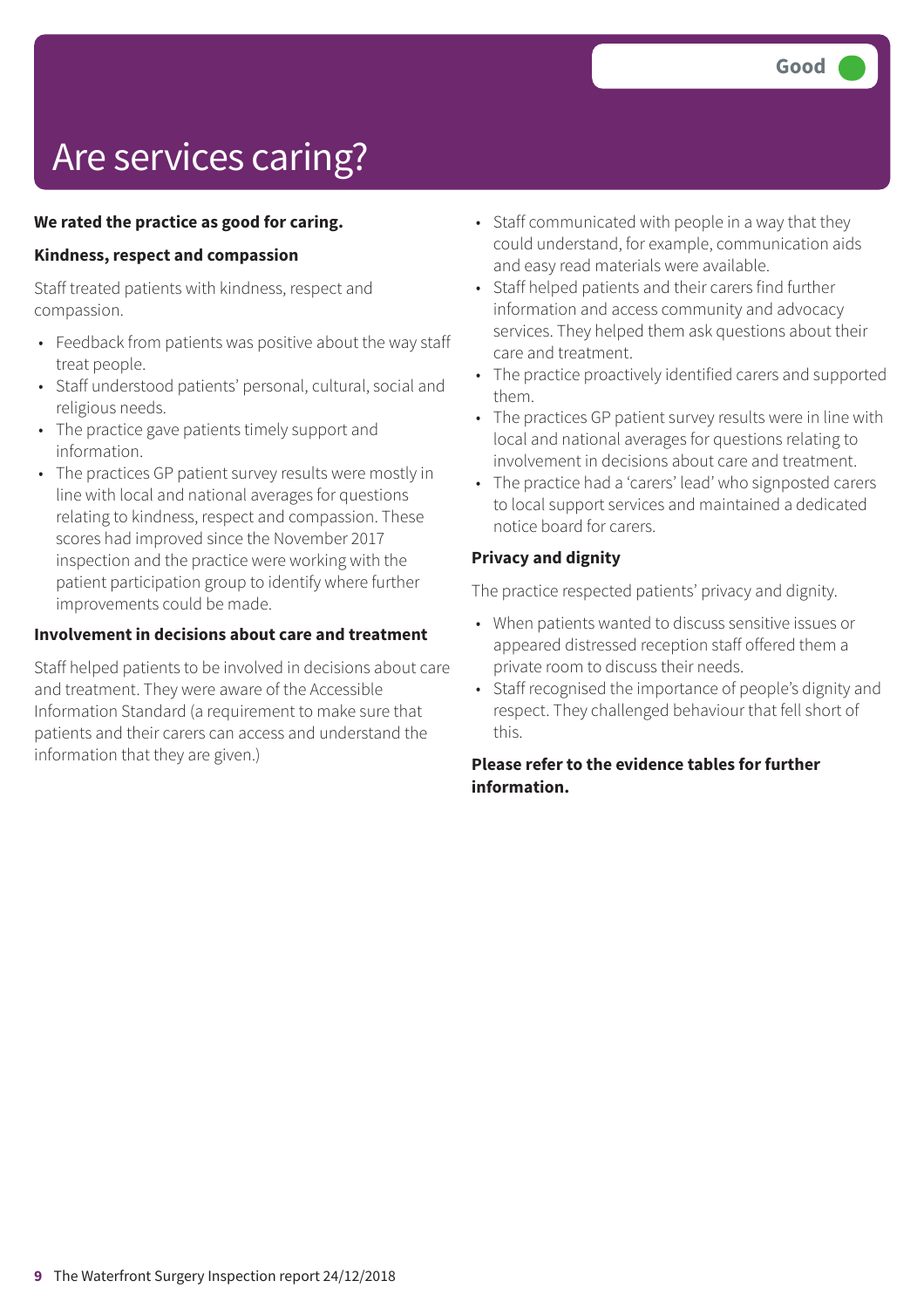## Are services responsive to people's needs?

#### **We rated the practice, and all of the population groups, as good for providing responsive services .**

#### **Responding to and meeting people's needs**

The practice organised and delivered services to meet patients' needs. It took account of patient needs and preferences.

- The practice understood the needs of its population and tailored services in response to those needs.
- Telephone and web GP consultations were available which supported patients who were unable to attend the practice during normal working hours.
- The facilities and premises were appropriate for the services delivered. For example, the practice had height adjustable couches to assist those with reduced mobility.
- The practice made reasonable adjustments when patients found it hard to access services.
- The practice provided effective care coordination for patients who are more vulnerable or who have complex needs. They supported them to access services both within and outside the practice.
- Care and treatment for patients with multiple long-term conditions and patients approaching the end of life was coordinated with other services.

#### Older people:

- All patients had a named GP who supported them in whatever setting they lived, whether it was at home or in a care home or supported living scheme.
- The practice was responsive to the needs of older patients, and offered home visits and urgent appointments for those with enhanced needs. The GP and advanced nurse practitioners also accommodated home visits for those who had difficulties getting to the practice due to limited local public transport availability.

People with long-term conditions:

- Patients with a long-term condition received an annual review to check their health and medicines needs were being appropriately met. Multiple conditions were reviewed at one appointment, and consultation times were flexible to meet each patient's specific needs.
- The practice held regular meetings with the local district nursing team to discuss and manage the needs of patients with complex medical issues.

• The practice had been recognised as providing advanced diabetes care in the community with the lead GP and lead nurse for diabetes engaged in training with the 'Dudley Diabetic Discussion Group'.

Families, children and young people:

- We found there were systems to identify and follow up children living in disadvantaged circumstances and who were at risk, for example, children and young people who had a high number of accident and emergency (A&E) attendances. Records we looked at confirmed this.
- The practice offered a same day appointment for unwell children.
- The practice was conscious of the high deprivation scores and teenage pregnancy numbers and provided all methods of contraception in house.

Working age people (including those recently retired and students):

• The needs of this population group had been identified and the practice had adjusted the services it offered to ensure these were accessible, flexible and offered continuity of care. For example, extended opening hours and Saturday appointments. There were plans to further improve access by opening on a Sunday in the near future.

People whose circumstances make them vulnerable:

- The practice held a register of patients living in vulnerable circumstances including homeless people, travellers and those with a learning disability.
- People in vulnerable circumstances were easily able to register with the practice, including those with no fixed abode.
- Appointments for patients with learning disabilities were coordinated to minimise stress and accommodate carers.

People experiencing poor mental health (including people with dementia):

- Staff interviewed had a good understanding of how to support patients with mental health needs and those patients living with dementia.
- The practice offered longer appointments to those patients experiencing poor mental health.

#### **Timely access to care and treatment**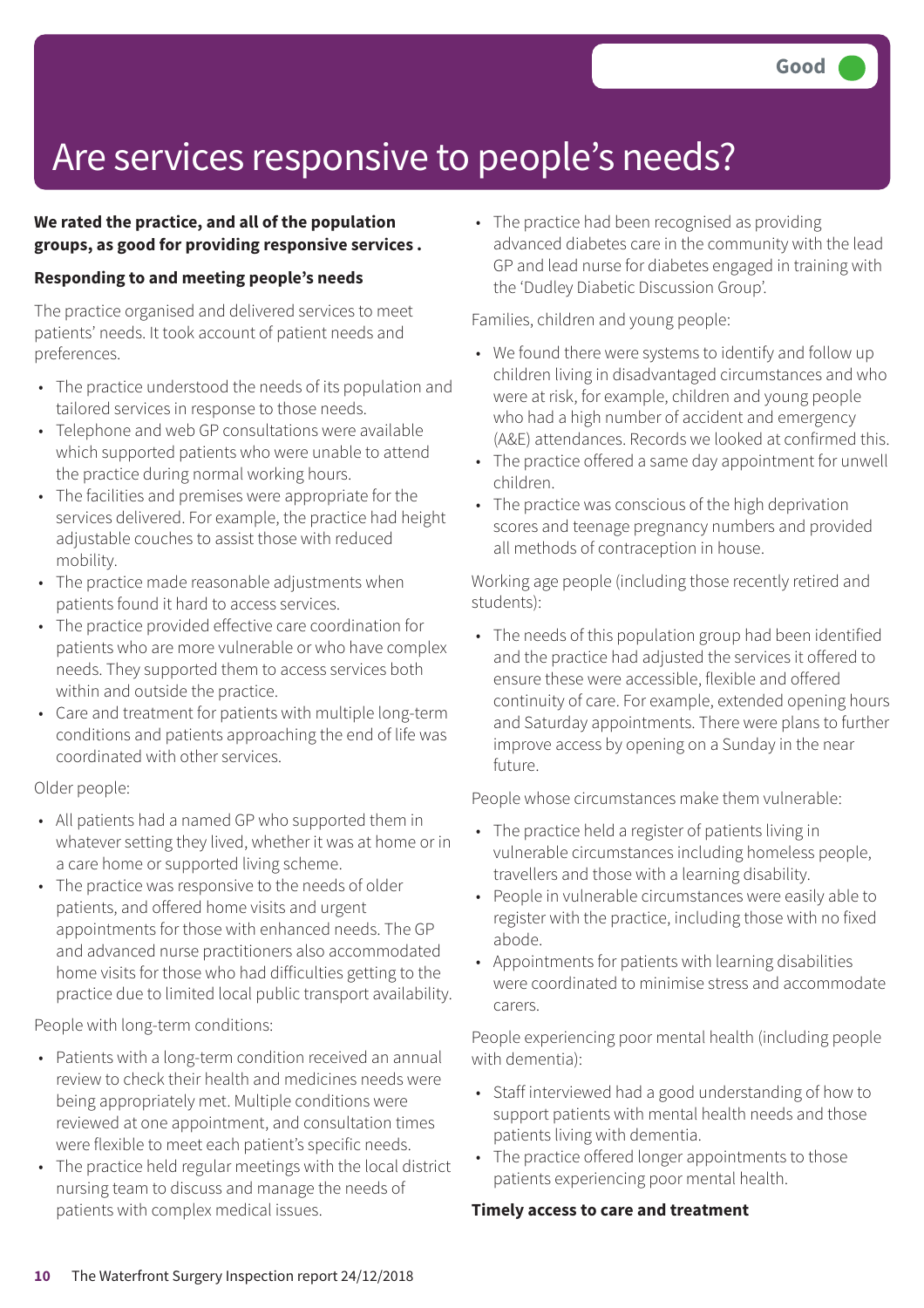### Are services responsive to people's needs?

Patients were able to access care and treatment from the practice within an acceptable timescale for their needs.

- Patients had timely access to initial assessment, test results, diagnosis and treatment.
- Waiting times, delays and cancellations were minimal and managed appropriately.
- Patients with the most urgent needs had their care and treatment prioritised.
- Patients reported that the appointment system was easy to use. However, some patients made negative comments about the availability of appointments.
- The practices GP patient survey results were generally in line with local and national averages for questions relating to access to care and treatment. The GP patient survey response on satisfaction with the type of appointment offered was below both local and national averages. The practice worked with the patient

participation group to explore potential reasons for this. For example, the practice were reviewing how to inform their patients about the role of the ANPs and how this meant more appointments were available.

#### **Listening and learning from concerns and complaints**

The practice took complaints and concerns seriously and responded/did not respond to them appropriately to improve the quality of care.

- Information about how to make a complaint or raise concerns was available. Staff treated patients who made complaints compassionately.
- The complaint policy and procedures were in line with recognised guidance. The practice learned lessons from individual concerns and complaints and also from analysis of trends. It acted as a result to improve the quality of care.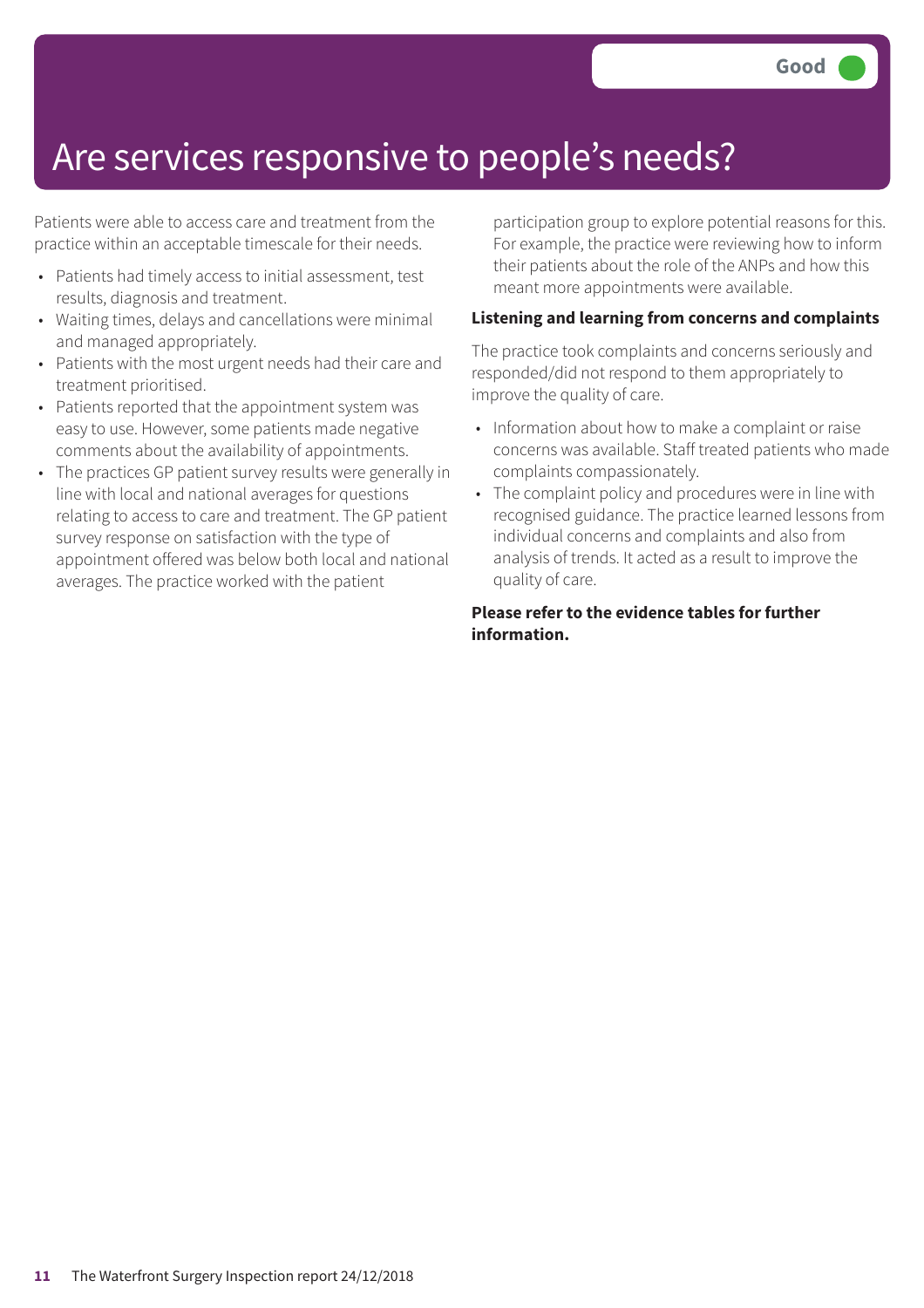# Are services well-led?

#### **We rated the practice as good for providing a well-led service.**

#### **Leadership capacity and capability**

Leaders had the capacity and skills to deliver high-quality, sustainable care.

- Leaders were knowledgeable about issues and priorities relating to the quality and future of services. They understood the challenges and were addressing them.
- Leaders at all levels were visible and approachable. They worked closely with staff and others to make sure they prioritised compassionate and inclusive leadership.
- The practice had effective processes to develop leadership capacity and skills, including planning for the future leadership of the practice.

#### **Vision and strategy**

The practice had a clear vision and credible strategy to deliver high quality, sustainable care.

- There was a clear vision and set of values. The practice had a realistic strategy and supporting business plans to achieve priorities.
- Staff were aware of and understood the vision, values and strategy and their role in achieving them.
- The strategy was in line with health and social care priorities across the region. The practice planned its services to meet the needs of the practice population.
- The practice monitored progress against delivery of the strategy.

#### **Culture**

The practice had a culture of high-quality sustainable care.

- Staff stated they felt respected, supported and valued. They were proud to work in the practice.
- The practice focused on the needs of patients.
- Leaders and managers acted on behaviour and performance inconsistent with the vision and values.
- Openness, honesty and transparency were demonstrated when responding to incidents and complaints. The provider was aware of and had systems to ensure compliance with the requirements of the duty of candour.
- Staff we spoke with told us they were able to raise concerns and were encouraged to do so. They had confidence that these would be addressed.
- There were processes for providing all staff with the development they need. This included appraisal and career development conversations. All staff received regular annual appraisals in the last year. Staff were supported to meet the requirements of professional revalidation where necessary. The nursing team did receive supervision from the GPs but this was not formalised.
- There was a strong emphasis on the safety and well-being of all staff.
- The practice actively promoted equality and diversity. Staff had received equality and diversity training. Staff felt they were treated equally.
- There were positive relationships between staff and teams.

#### **Governance arrangements**

There were clear responsibilities, roles and systems of accountability to support good governance and management.

- Structures, processes and systems to support good governance and management were clearly set out, understood and effective. The governance and management of partnerships, joint working arrangements and shared services promoted co-ordinated person-centred care.
- Staff were clear on their roles and accountabilities including in respect of safeguarding and infection prevention and control
- Practice leaders had established policies, procedures and activities to ensure safety and assured themselves that they were operating as intended. However, policies did not always inform practice.

#### **Managing risks, issues and performance**

There were clear and effective processes for managing risks, issues and performance.

- There was an effective, process to identify, understand, monitor and address current and future risks including risks to patient safety.
- The practice had processes to manage current and future performance. Practice leaders had oversight of safety alerts, incidents, and complaints.
- Clinical audit had a positive impact on quality of care and outcomes for patients. There was clear evidence of action to change practice to improve quality.